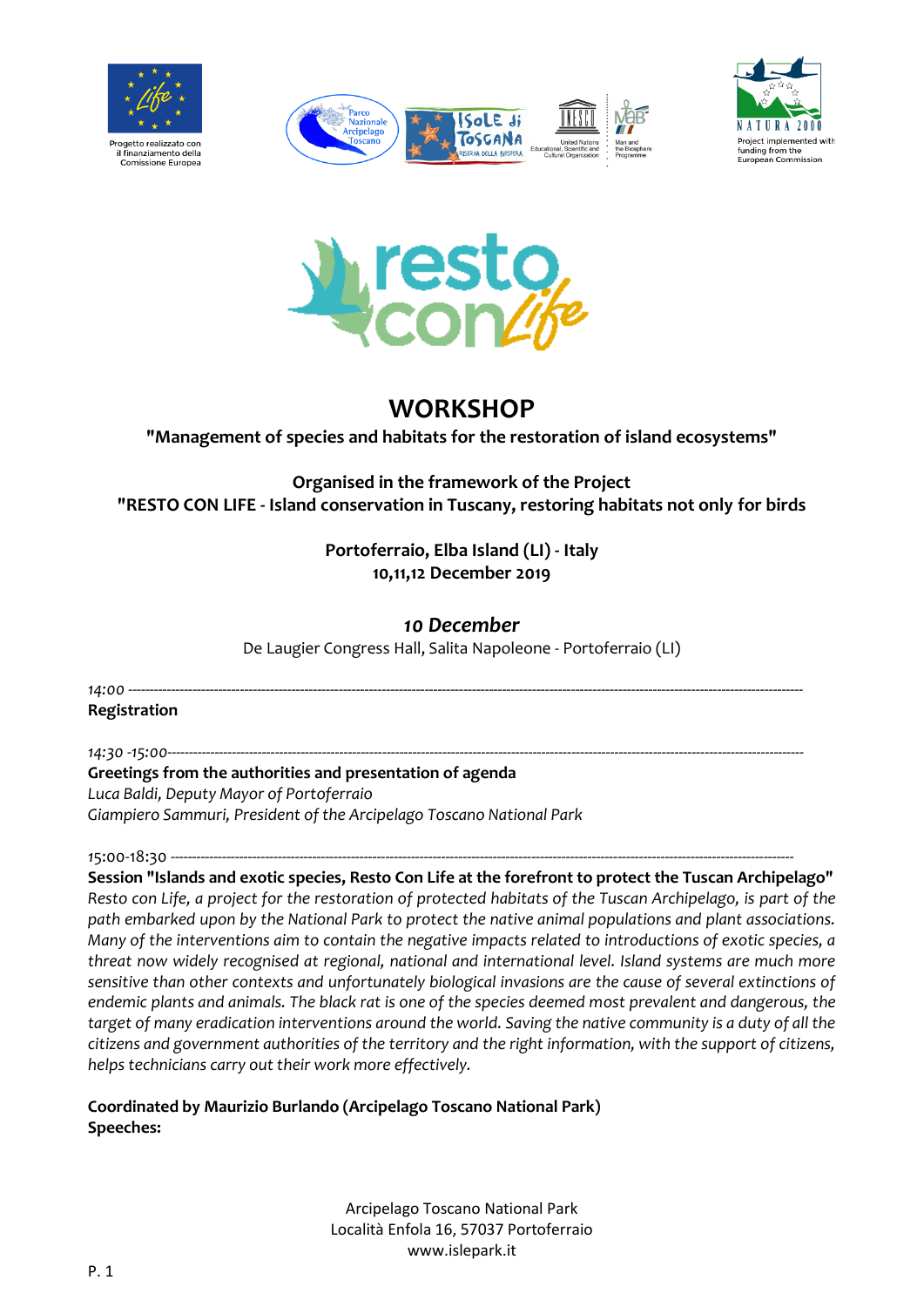





**Gregg Howald (Island Conservation)** - Small Islands, Big Difference: The role of conservation on islands in the next decade of biodiversity

**Andrea Casadio (Tuscany Region)** - The protection of the regional biodiversity system: the role of the Regional Observatory and ongoing activities

**Francesca Giannini (Arcipelago Toscano National Park),** Rita Giglioli - Resto con Life and the nature conservation pathway in the Tuscan Archipelago

**Patty Baiao (Island Conservation)** – Protecting biodiversity with rodent eradication at scale – the success, challenges and opportunities for the future

**Paolo Sposimo (NEMO srl)**, Francesco Lanini, Tommaso Cencetti - Pianosa: eradication of rats in the final stages

16:45 - 17:00 ----*Coffee Break*

**Dario Capizzi (Lazio Region)** - Innovative techniques in rat eradication in Italian islands within the Life PonDerat project

**Laura Bambini (The Royal Society for the Protection of Birds),** Tom Churchyard - Biosecurity for LIFE: from best practices to business as usual

**Fabrizio Petrassi (Lazio Region)** - Communicating for Life ASAP: creativity in seeking effectiveness

**Francesca Puppo (Arcipelago Toscano National Park),** Francesco De Pietro, Francesca Giannini - Resto con Life, speaking to the communities of the Islands

*18:30 -------------------------------------------------------------------------------------------------------------------------------------------------*

*End of works*

## **11 December**

De Laugier Congress Hall, Salita Napoleone, Portoferraio

*9:00 -------------------------------------------------------------------------------------------------------------------------------------------------*

*Start of works*

*9: 00 - 13:00 ------------------------------------------------------------------------------------------------------------------------------------------------- Session "Protected fauna vs alien animals"*

*The small islands of the Mediterranean are home to animals that have evolved over the course of millennia without knowing the dangers arising from the mainland. Marine birds nest on the ground and have not developed defence behaviours against terrestrial predators. The same applies for reptiles, especially lizards and geckos, for small native mammals and for hundreds or thousands of insects and other invertebrates. Even Pianosa, an island of the Archipelago that has been protected for many years, has not remained unscathed from the colonisation of animals introduced by man for several reasons. For years the National*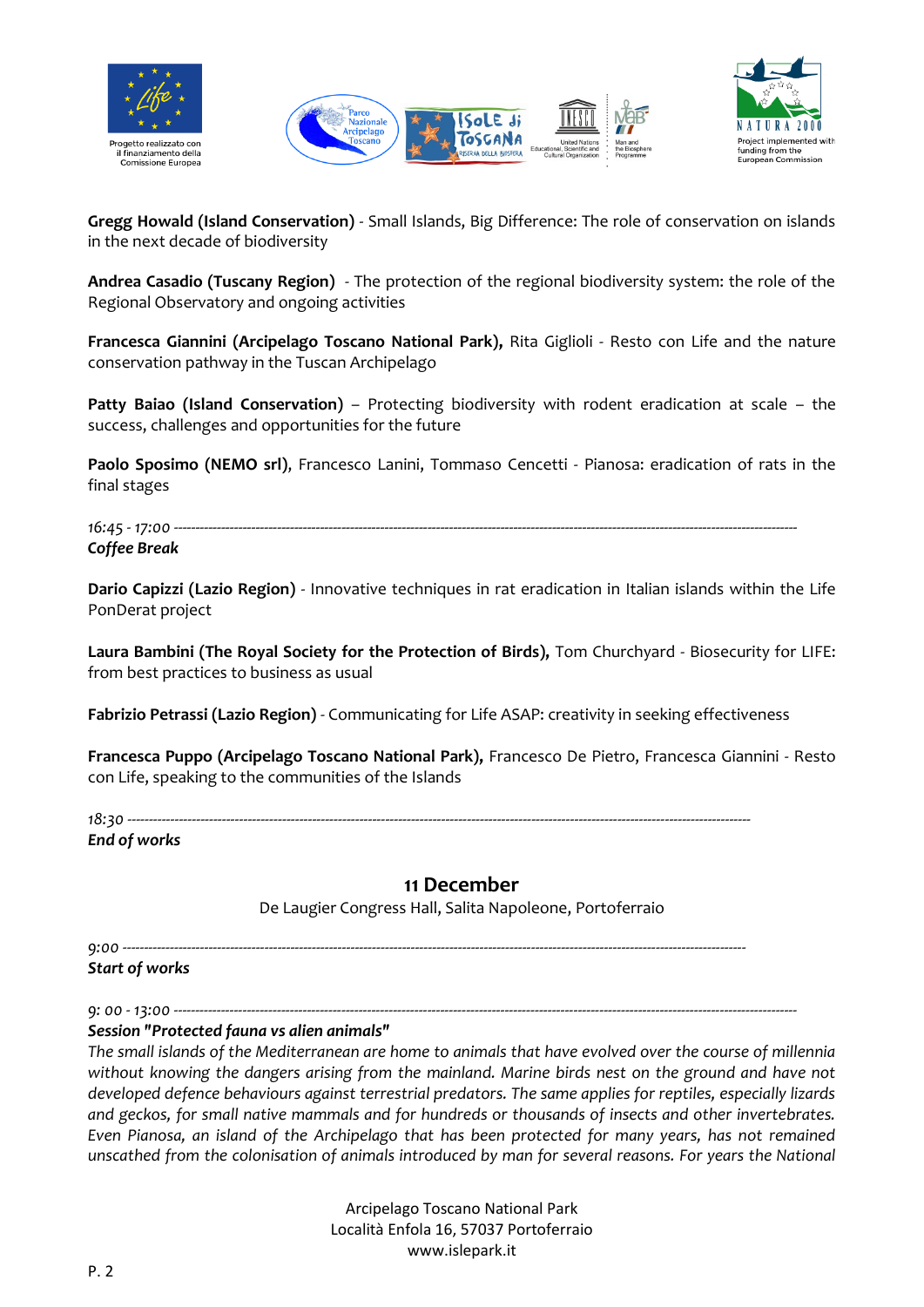





*Park has worked to renaturalise this system and precisely with Resto con Life an important result has been achieved: a group of feral cats, which constituted a threat for various species of birds and mammals, has been made harmless thanks to captures, removals and sterilisations. The Island's attention remains very high, especially with regard to different taxa of galliformes recently introduced.*

#### **Coordinated by Nicola Baccetti (Higher Institute for Environmental Protection and Research) Speeches:**

**Nicola Baccetti (ISPRA)**, Paolo Sposimo - Eradications in the Tuscan Archipelago, what are effects for the autochthonous fauna?

**Massimo Sacchi (ISPRA)**, Iacopo Corsi, Andrea Ferri, Camilla Gotti, Donatella Zaccagna - Removal of feral cats from Pianosa, a successful intervention

**Giuseppe Martino (Ci.Ma. G.R. e C.A. srls)**, Iacopo Corsi, Cristian Geminiani, Francesco De Pietro, Camilla Gotti, Alvise Luchetta, Andrea Scappi, Valerio Sodini - Pheasants and partridge hybrids on Pianosa, what is the future?

**Elisabetta Raganella (ISPRA)**, Nicola Baccetti, Francesca Giannini, Camilla Gotti, Stefania Zanet, Marco Coraglia - Goat of Montecristo: Managing a problematic ungulate, but of considerable scientific/cultural value

# *11:00 - 11:15 -------------------------------------------------------------------------------------------------------------------------------------------------*

#### *Coffee Break*

**Nadia Mucci (ISPRA)**, Nicola Baccetti, Mariella Baratti, Claudio Ciofi, Mario Cozzo, Adriano De Faveri, Sara Fratini, Claudia Greco, Alessio Iannucci, Clear Mengoni, Federica Mattucci - The support of genetics in wildlife conservation projects: the case of small islands and Resto con Life

**Valter Trocchi (ex-ISPRA)**, Nicola Baccetti, Cristian Geminiani, Francesca Giannini, Camilla Gotti, Antonio Lavazza, Egidio Mallia, Francesco Mazzieri, Francesco Pezzo, Francesco Riga - The rediscovery of *Lepus europaeus meridiei* on Pianosa

**Alberto Masoni (University of Florence - Department of Biology)**, Filippo Frizzi, Giacomo Santini - Invasive species in the Tuscan Archipelago: the case of the Argentine ant (*Linepithema humile*)

*13:00 - 14:30 ------------------------------------------------------------------------------------------------------------------------------------------------- Light lunch*

*14:30 - 18:00 ---------------------------------------------------------------------------------------------------------------------------------------------------*

#### **Session "***Habitats and flora, capital to be conserved"*

*The Tuscan Archipelago is home to dozens of exclusive endemic plants , with Tyrrhenian or Sardinian-Corsica distribution, testimony of its ancient history. They characterise the landscape, perceived in the immediate future as more or less degraded. The loss of continuity, the excessive urbanisation, fires and the presence of invasive species that have been introduced, transforms and profoundly affects its structure and functionality. It is not the case that attention in recent decades has been dedicated to exotic plants*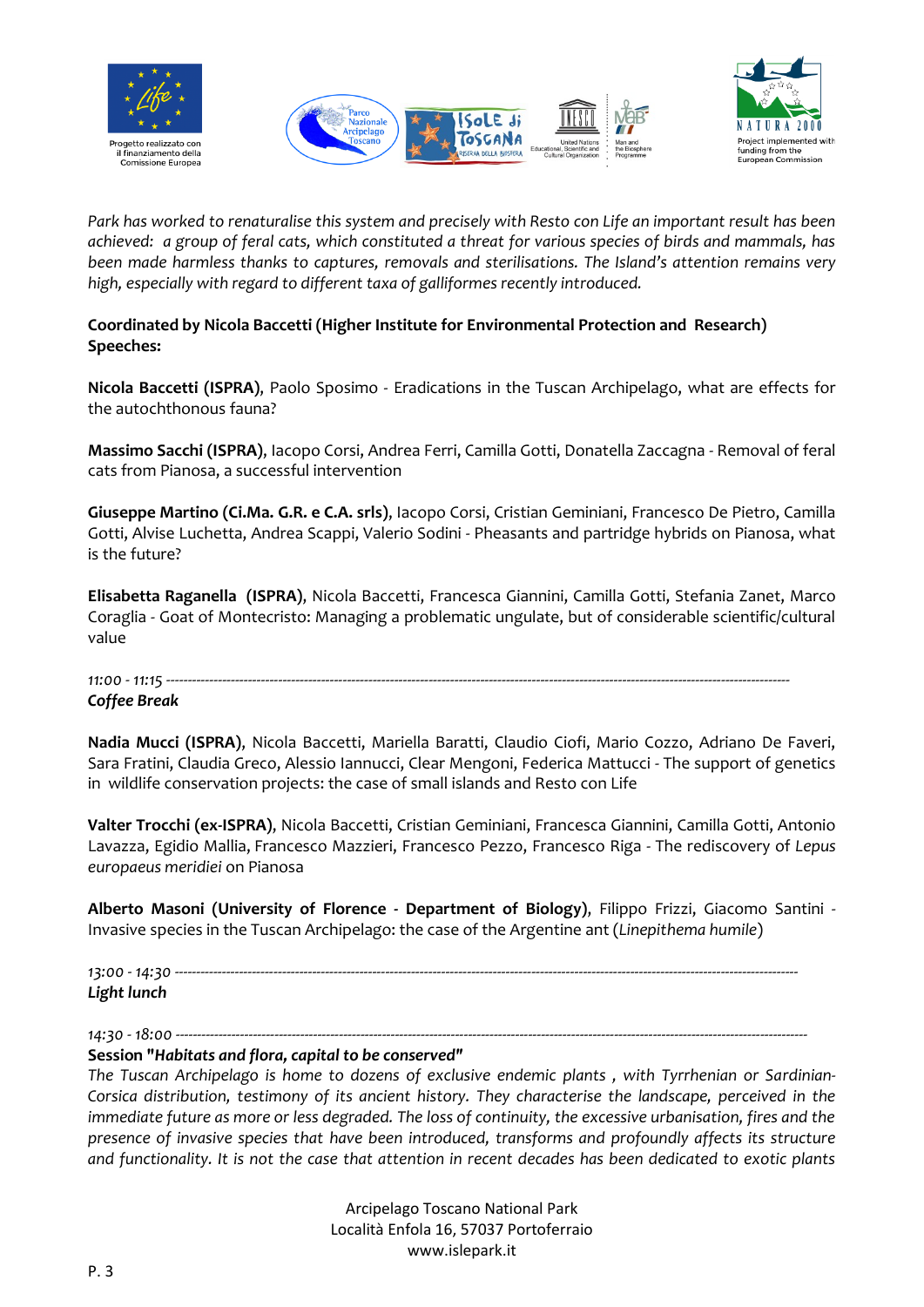





*that compete directly or indirectly with the native associations, that have been endangered or have even disappeared. The Hottentots Fig is a striking example: it was brought to many parts of the globe from South Africa and its spread can only be stopped with an increase in awareness of the damage caused and the intensification of the effort with which it should be removed from non-native areas. Thanks to Resto con Life, Giannutri was finally freed from this species, a new step forward to saving our flora.* 

*Coordinated by Renato Benesperi (University of Florence) Speeches:*

**Maurizio Bacci (IRIS sas Strategie per l'Ambiente)**, Michele Angelo Giunti, Leonardo Lambardi - The Dunes of Lacona, a habitat to protect

**Francesco Scarton (SELC Soc. Coop.)** - Restoration of habitats 2110 and 2120 in three coastal sites of Veneto - Project LIFE16 NAT/IT/000589 REDUNE

**Lorenzo Lazzaro (Università di Firenze, Dipartimento di Biologia)**, Giulio Ferretti, Bruno Foggi, Elisabetta Bianchi, Michele Mugnai, Renato Benesperi - The project Resto con Life and the benefits to the native plant communities: first evidence from monitoring flora and vegetation

**Giovanni Quilghini (Carabinieri Group for Biodiversity),** Cristiano Berretta - Actions for the protection of the Mediterranean scrub and the relict ilex groves of Montecristo

*16:15 - 16:30 ------------------------------------------------------------------------------------------------------------------------------------------------- Coffee Break*

**Michele Angelo Giunti (Nemo srl)** - Eradication of the Hottentots Fig (Carpobrotus ssp.) on Giannutri

**Giovanna Sala (University of Palermo, Department of Agricultural Sciences, Food and Forestry),** Tommaso La Mantia, Emilio Badalamenti, Gabriella Lo Verde, Bruno Massa - Linosa (Sicily, IT) without the Hottentots Fig and *Nicotiana glauca*

**Paolo Rigoni (StudioSilva Srl)** - Woodland habitats in Pianosa and protection actions

*18:00 - 18:30--------------------------------------------------------------------------------------------------------------------------------------------------- Discussion and conclusions*

*18:30 -------------------------------------------------------------------------------------------------------------------------------------------------*

*End of works*

Simultaneous Italian/English translation will be provided

# **12 December 2019**

*Excursion to the Island of Pianosa*